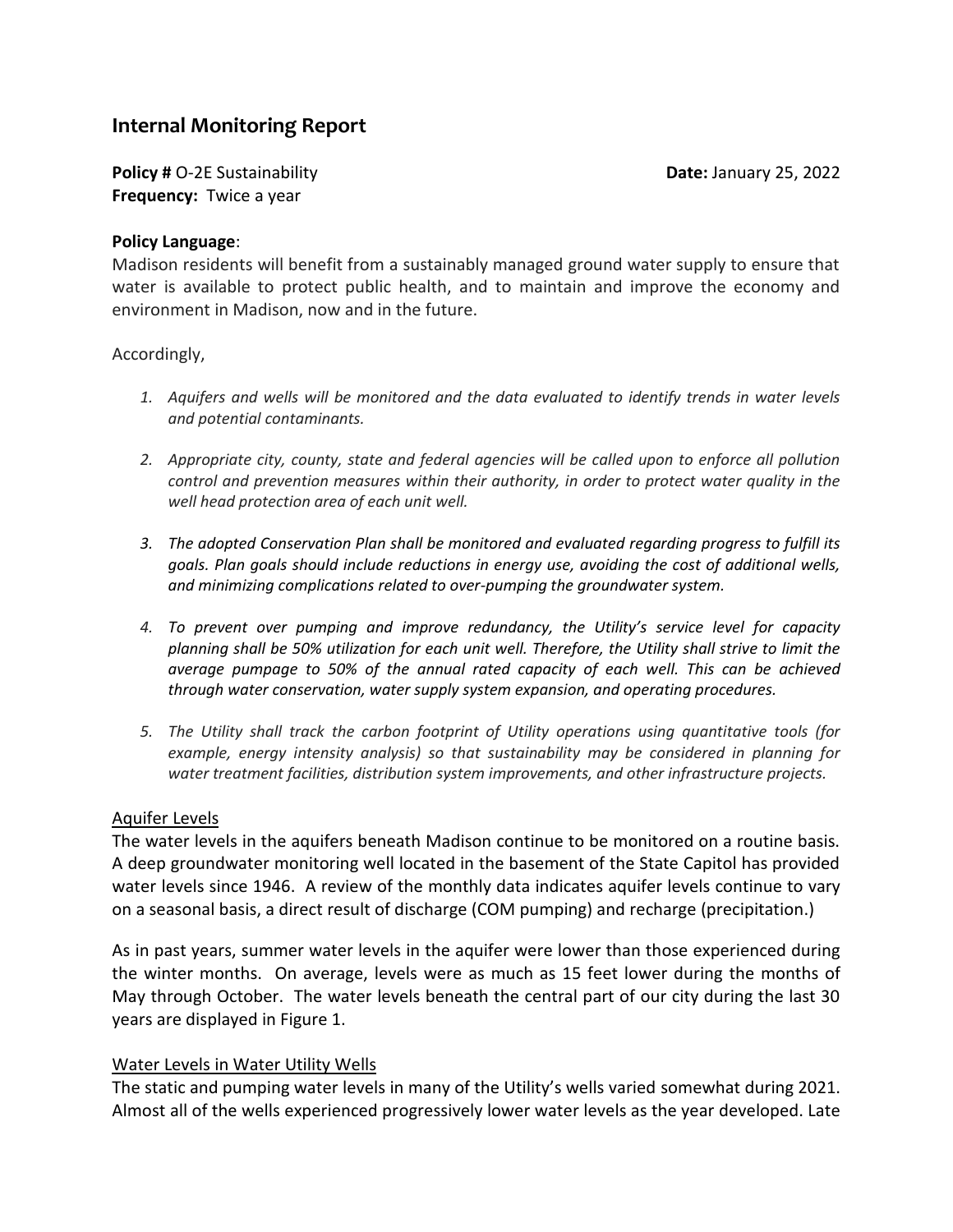May and early June were hot and dry with MWU pumping a higher than normal volume of water. As a result, water levels in the wells during these months dropped. Water levels in some of the wells approached summer of 2012 levels, a period of hot and dry weather. Water levels (both static and pumping) increased/rebounded as the year ended. Figure 2 depicts the water levels in UW 20 over the last 10 years.

Longer term, static and pumping levels in most of the MWUs wells have been increasing over the last 10 years. Levels continue to fluctuate seasonally and are greatly influenced by both pumping and precipitation events. Sufficient water levels in all of the wells appear to be sustainable for the near future.

Total precipitation during 2021 was below average. Madison received 22.8 inches of precipitation for the year which is about 11.6 inches less (34% less) than the yearly average of 34.4 inches. This is the first year since 2012 that Madison's average annual precipitation has been below average. Although it is anticipated that precipitation amounts in the Madison area will be above average in the near future, there will be periods of lower than normal precipitation. This is important to note as the aquifers are recharged to a great extent by precipitation events.

# UW 8 Sentinel Well Install

The installation of a groundwater monitoring well located between the groundwater contaminant plume beneath the Madison Kipp Corporation and UW 8 is scheduled for this spring. A consultant has been retained to assist and oversee the installation process. An RFP was issued for the well installation services and a licensed driller was selected. The process involves a significant amount of water so we will need to wait until temperatures remain above freezing. We hope to have this well installed and operating as a sentinel system before UW 8 is brought back on line this summer.

# UW 14 Chloride Study

The mitigation study regarding the chloride contamination at Well 14 is proceeding. An environmental consultant (SCS Engineers) has been hired to lead the study. An investigation plan has been devised and a driller brought onboard for the borehole sampling. It is hoped that the fieldwork can begin soon. A project page and email distribution list have been developed to keep neighbors and customers up to date on the study's progress.

# UW 15 PFAS/PFOS Removal

UW 15 has been out of service since March of 2019 because of PFAS/PFOS concerns. The Utility continues to entertain possible remedial options that might be applicable at this site. Utility staff has been meeting with Madison residents regarding the status of this well. It is likely that this well will not be brought back into service until a remediation system to address the PFAS/PFOS compounds is installed.

## UW 19 – Fe/Mn/Radium Removal

MWU is in the process of hiring a consultant to complete the design work, including plans &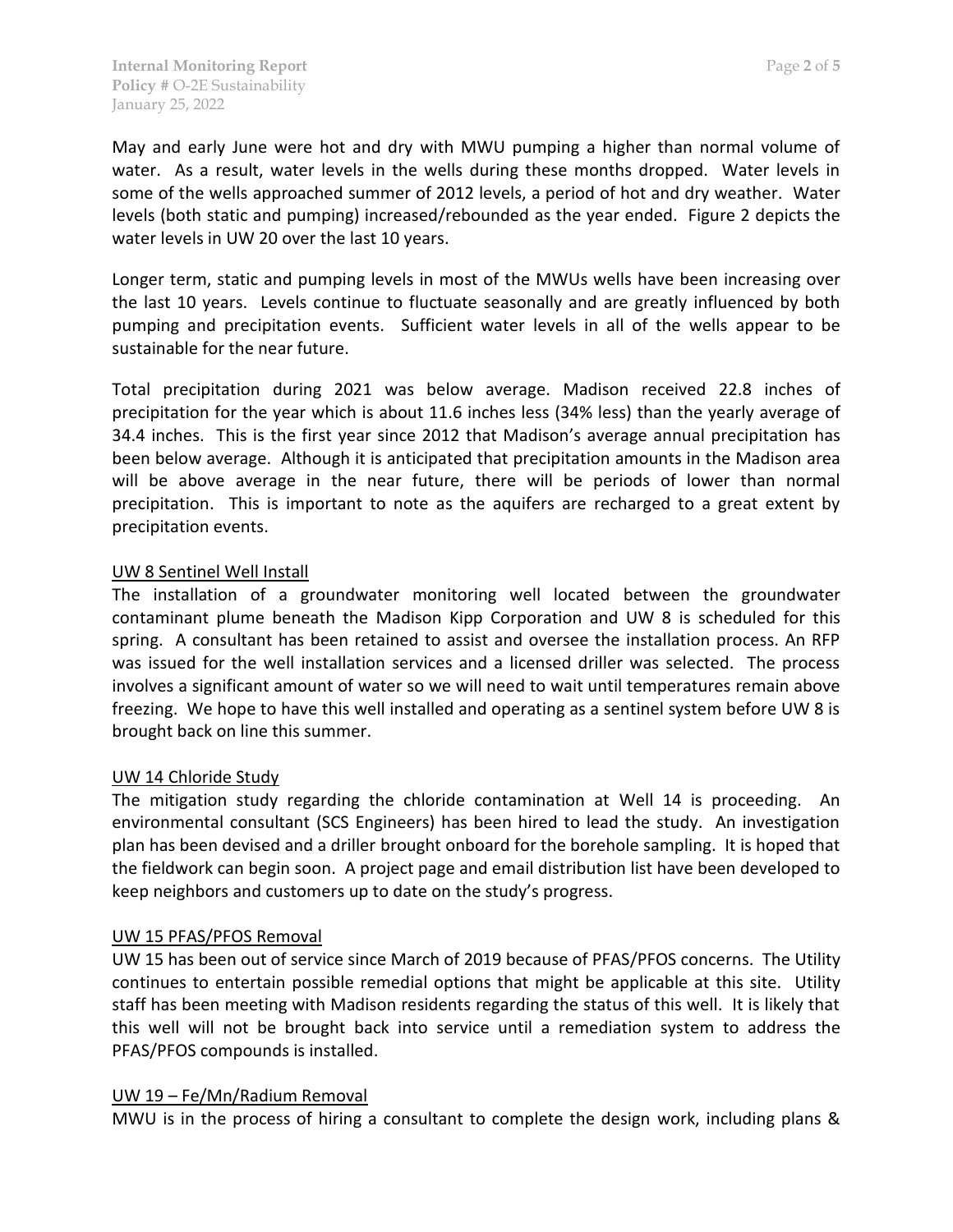specs, for the filter system being proposed at the UW 19 site. An RFP has been issued and proposals are due back on January 28, 2022.

Tentative timeline for the filter project:

Preliminary Design – March 2022 to June 2022 Final Design -- July 2022 to January 2023 Bidding and Contract Award – February 2023 to March 2023 Construction -- May 2023 to May 2024

The UW 19 site is located on land owned by the University of Wisconsin (UW). As a result, MWU staff will meet with the UW Design Review Board on 1/18/2022 and the Joint Campus Area Committee on 1/27/2021 to introduce project concepts.

# UW 23 Well Abandonment

UW 23, a water supply well located at 4502 Leo Drive, was abandoned in July of 2021. This well site was constructed in 1958 and its building and equipment needed upgrades. The well itself had a small diameter hole (12") and was shallow (500') making it MWUs smallest producer. Because of its water quality (elevated levels of iron and manganese), it was used only on a seasonal basis. When in service, the Utility received a large number of consumer complaints. The addition of a booster station at UW 9 provided a substitute source of water for the area, allowing the abandonment of UW 23. The building shell and reservoir currently remain standing.

## Regulatory Agencies

The Utility continues to work with the Mayor's office, City Engineering, Public Health, the WDNR, and the WGNHS in addressing contaminated groundwater issues within the City limits.

## 2021 Pumpage

MWU pumped a total of 8.9 billion gallons of water to the distribution system during 2021. This is approximately 2% more than what was pumped last year (2020). Average, maximum and minimum day volumes were similar to last year:

> Average Day: 24.3 mgpd Max Day: 36.1 mgpd (June 10) Min Day: 18.7 mgpd (January 1)

Average daily consumption for residents was **50.8 gallons per day**.

## Well Utilization

Our service level for capacity planning is 50% utilization. One of the ways to accomplish this level is though system expansion and/or modification. The Utility continues to propose and build additional booster stations, PRVs, and new well facilities to help achieve this goal. In addition, variable frequency drives (VFDs) are being added to existing motors/pumps each year to optimize system flows.

Overall, utilization rates during 2021 were very similar to those experienced in 2020. Through December 31, 2021, two different wells (UW 7 and UW 30) slightly exceeded the 50% utilization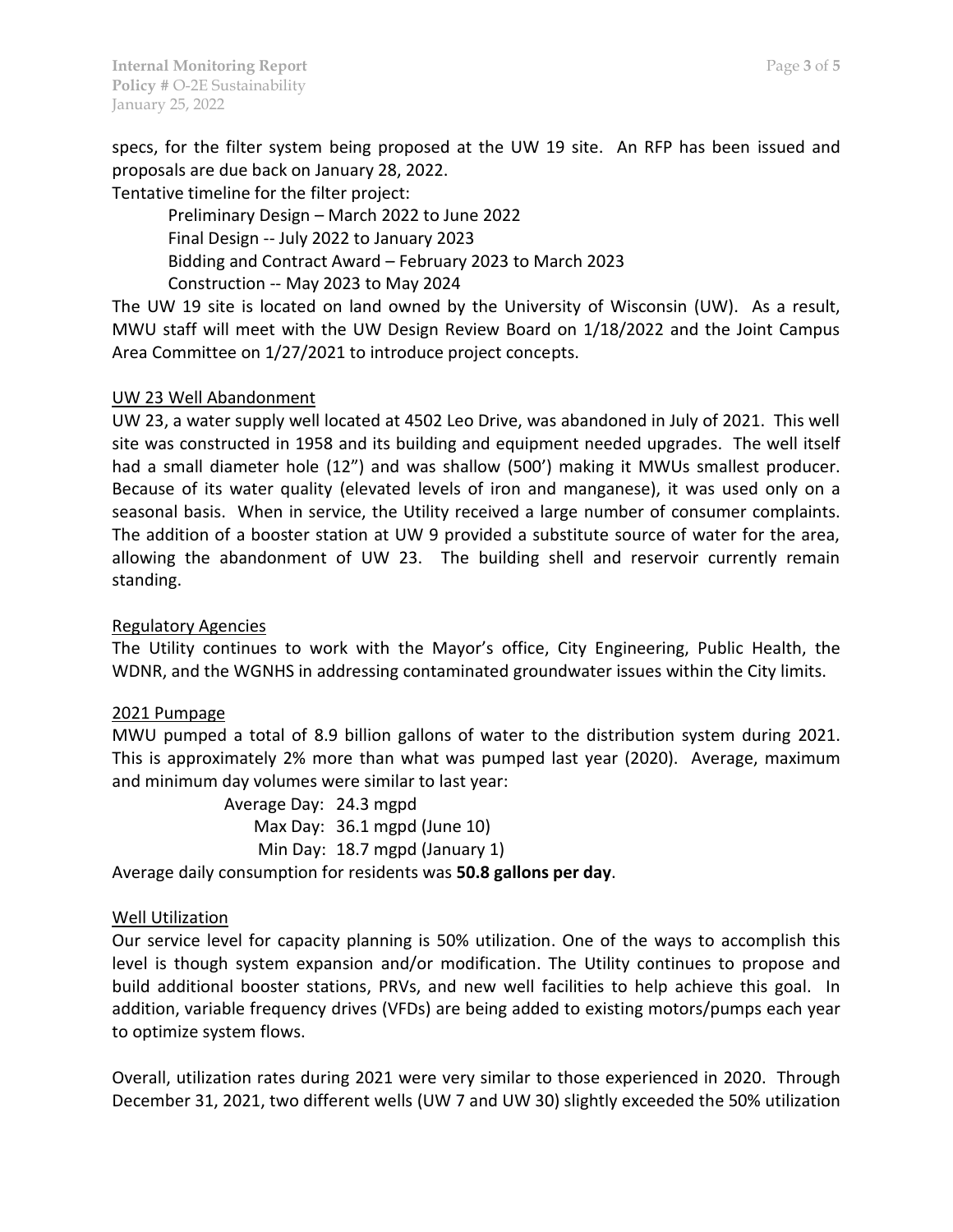## rate (see table 1).

- The rate at UW 7 was higher this year because UW 11, an adjacent well, has been down for service since October of 2021. In addition, UW 15 (another adjacent well) remains out of service because of PFAS concerns.
- Rates at UW 30 were higher this year because the neighboring UW 18 was down for 3  $\frac{1}{2}$ months this summer as it underwent a major rehabilitation.

Well repair/reconstruction projects and the necessary use of seasonal wells on a year round basis continue to significantly influence individual well rates.

The addition of VFDs on the deep wells at a number of its sites has allowed the Utility to directly minimize the utilization rates of these wells. In addition, they help in lowering the Utility's electrical use/costs. Seventeen of our 22 deep wells currently have VFDs. Two more deep wells are scheduled to be outfitted with VFDs in 2022.

Indirectly, VFDs on booster pumps have also allowed us to minimize deep well pumping at some sites. Almost all of our booster pumps utilize VFDs. With the exception of the booster pumps at UW 19, all of our boosters will have VFDs by the end of 2022. UW 19 is scheduled to be rebuilt in 2023 and will receive VFDs at this time.

MWU continues to automate the operations at a number of its well sites utilizing its SCADA system. Certain wells and boosters now operate on a time basis, insuring that a certain amount of run time/volume is produced on a daily basis. This, where implemented, has allowed us to control utilization rates significantly. We will continue to expand the automated operations where possible in the near future.

#### Pressure Zone Resiliency Projects

MWU is currently planning/working on a series of Pressure Zone Resiliency Projects which will allow the transfer of surplus water between regional/pressure zones. These four projects, estimated to cost a total of \$500,000, have been added to the 2022 Capital Budget. These new transfer points will increase the Utility's operational flexibility while reducing distribution system risk at an affordable investment.

| <b>Operational</b>                   | <b>Region (Zone)</b> |       | <b>Maximum Flow</b> |            | Completion |
|--------------------------------------|----------------------|-------|---------------------|------------|------------|
| <b>Resiliency Projects</b>           | <b>From</b>          | To    | <b>GPM</b>          | <b>MGD</b> | Date       |
| UW 12 Booster Upgrade/Transfer Point | C(7)                 | D(8)  | 2100                | 3          | $May-22$   |
| UW 14 Transfer Point                 | C(7)                 | C(6W) | 1200                | 1.7        | Jul-22     |
| <b>Isthmus Transfer Point</b>        | A(6E)                | C(6W) | 2000                | 2.8        | $Nov-22$   |
| UW 9 Transfer Point                  | A (6E)               | B(4)  | 1200                | 1.7        | $Nov-22$   |